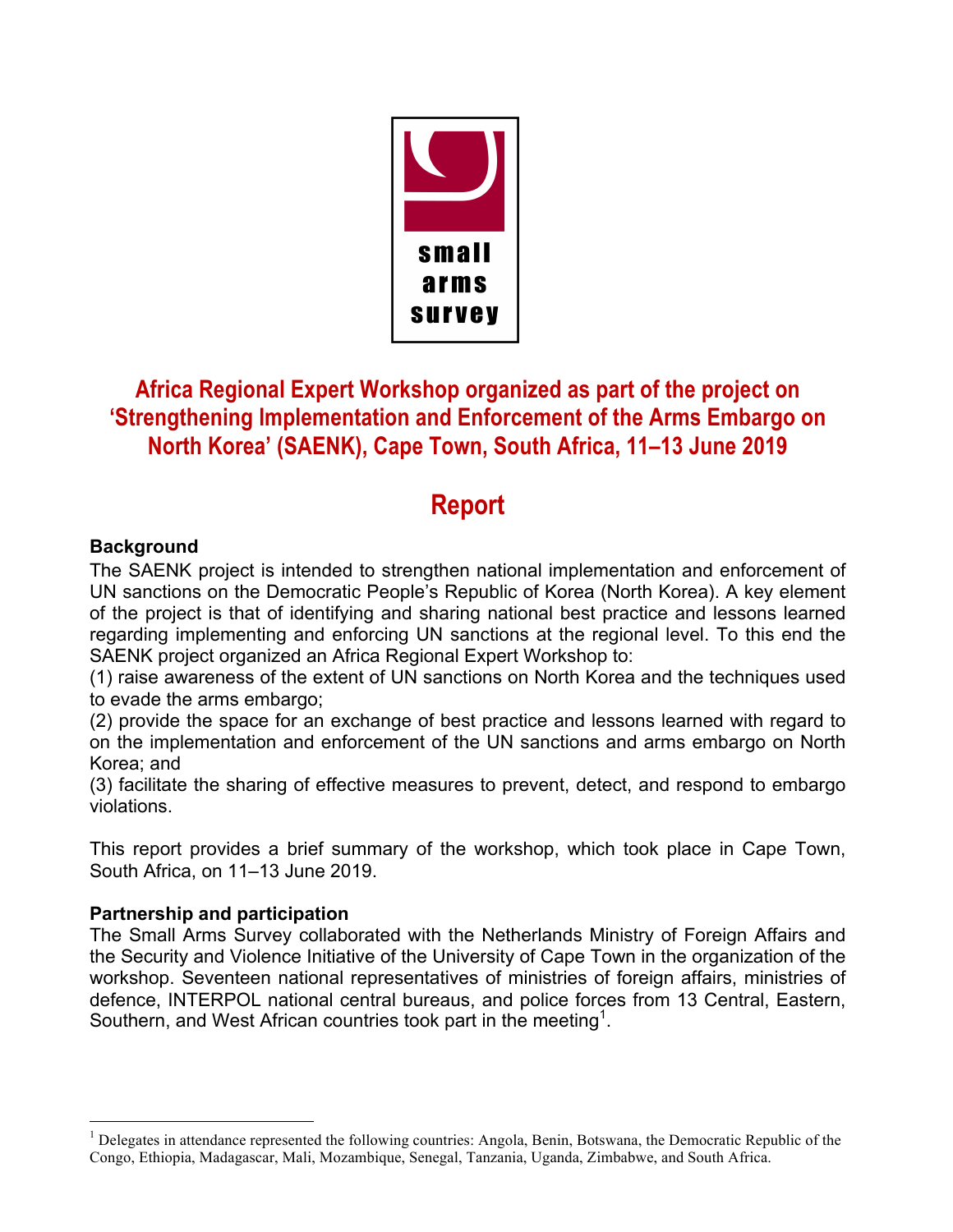#### **Workshop outline and process**

The workshop consisted of presentations by the Survey team, a sharing of country experiences and good practice, a capacity-building exercise, and feedback from the participating countries on the assessment of national needs to strengthen national compliance with the requirements of the UN arms embargo imposed on North Korea.

Presentations included:

- a general overview of UN sanctions, the UN arms embargo on North Korea, and prerequisites for the effective implementation and enforcement of the arms embargo;
- a specific examination of the mechanics of illicit arms trafficking from North Korea (sources, routes, and methods; and smuggling techniques);
- a general presentation on the regulation of arms brokering as it is applicable to illicit North Korean arms-trafficking activities; and
- a presentation on North Korea's use of its embassies and diplomatic personnel in arms trafficking, including advice on counter-strategies.

Draft materials from the 'how-to' guides on the implementation and enforcement of the UN arms embargo on North Korea and from the Briefing Paper on lessons learned being developed for the SAENK project were presented and tested at the workshop. Several participating country representatives enriched the exchanges by sharing their countries' experiences of North Korean attempts to violate UN sanctions. Of particular note was the presentation on South Africa's rich experience of detecting illicit arms trafficking, including from North Korea.

Meeting participants shared national perspectives on:

- UN sanctions and the implementation of UN arms embargoes;
- national policies and legislation on violations of UN sanctions;
- risk assessment techniques and detection methods; and
- information on national authorities that are involved in the implementation and enforcement of UN sanctions.

National experts from a number of countries highlighted the importance of two key issues: (1) the development and use of strategies and tools aimed at identifying front companies and brokers engaged in sanctions violations, including brokers operating in third countries; and

(2) the importance of sharing intelligence within states (in the form of interagency cooperation) as part of efforts to prevent the illicit trafficking of conventional arms from North Korea.

The workshop sessions generated a very interactive discussion that opened up considerations for linkages with the Arms Trade Treaty and provided an opportunity to link the SAENK agenda to current experience in the Southern African Development Community region on regulating arms-brokering activities.

Areas of agreement related to four main aspects of an effective implementation mechanism:

(1) *the general legal framework* (the need to give effect to UN Security Council resolutions imposing sanctions on North Korea through regulatory or administrative action, for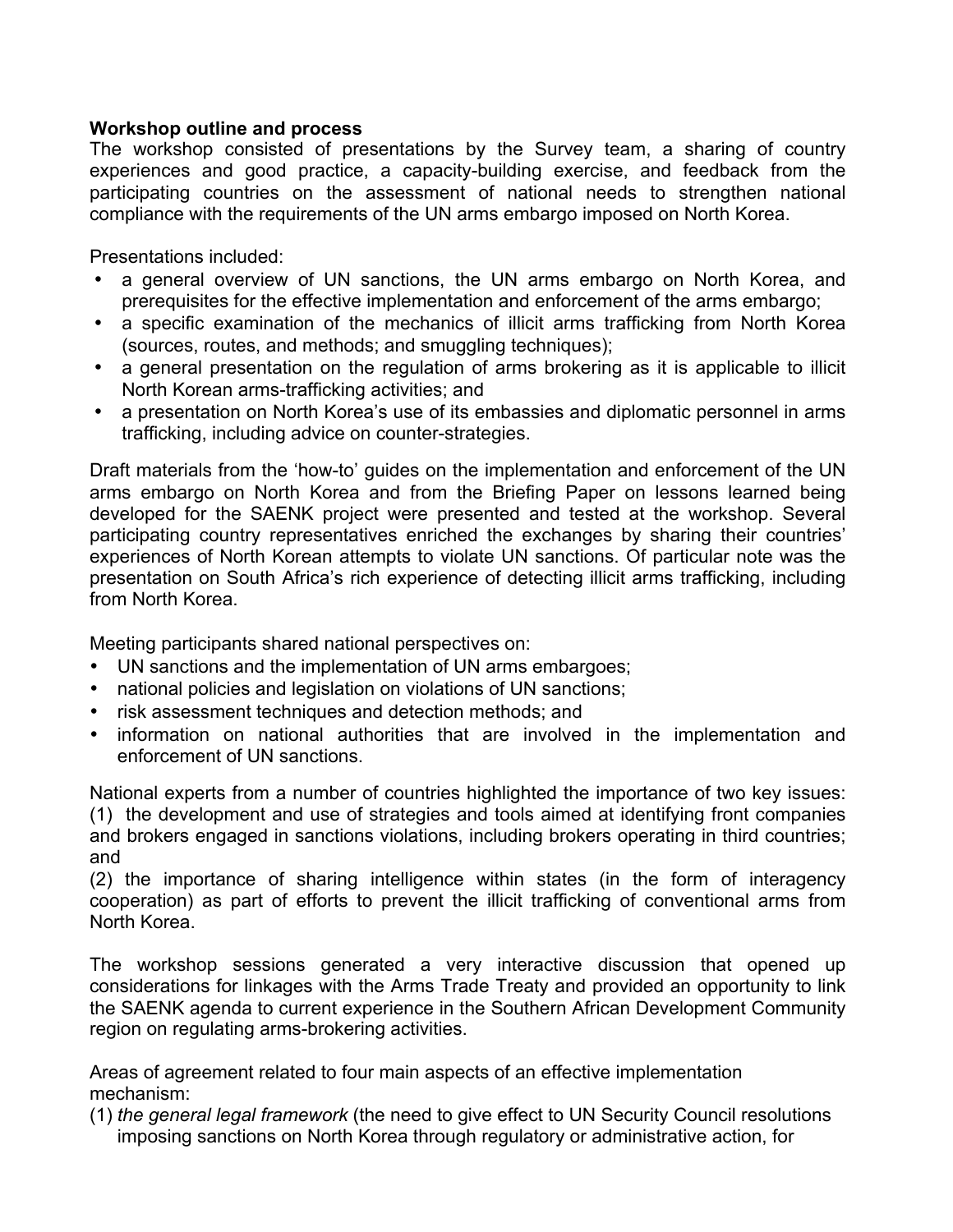example by developing procedures for the registration, licensing, and monitoring of arms brokers and the criminal prosecution of those who breach the arms embargo);

- (2) *information dissemination* (the need to share information among government departments and governments to identify suspect shipments, items, routes, and brokers);
- (3) *monitoring compliance* (the need to utilize ports of entry to monitor transfers, and the need to maintain black lists of individuals engaged in the illegal manufacture, trade, transfer, possession, and transportation of illicit weapons); and
- (4) *enforcement* (in most countries a breach of an arms embargo results in criminal prosecution, while powers to inspect, interdict and seize illicit shipments are delegated to the relevant national authorities).

While no major controversies have emerged from the discussion, participants identified the following areas as challenging, underexplored, or contentious:

- *procedures for the licensing and certification of end users and post-delivery verification* (many participating countries do not have these mechanisms in place);
- *reporting* (there is a need to share information on the implementation and enforcement of UN sanctions on North Korea with UN sanctions actors, particularly on arms seizures and disposal, and typically through national implementation reports submitted to the UN by relevant governmental authorities by using a standard template);
- *seizures* (some states find that they are not always clear about their authority to inspect and seize ships on the high seas); and
- *liability* (generally, it is not clear to states whether a government is liable for cargo being transported across its territory to inland countries or whether the final destination or owner is liable, and therefore subject to UN Security Council sanctions).

The capacity-building exercise (which was based on two hypothetical case-study situations focusing on procurement and transhipment/interdiction) enabled participants to grapple in a focused way with the requirements and the dilemmas of confronting on a national basis particular types of North Korean attempts to breach the various aspects of the UN arms embargo. Through the exercise, participants strengthened their capacity to assess risk by reflecting and exchanging views on the various steps they need to take in considering whether to authorize arms deals and transshipment, including:

- reporting and notification obligations at the national, regional, and international levels;
- external factors that may influence the decision, such as the political situation in neighbouring countries;
- circumstances in which they have or can have the authority to seize and dispose of illicit arms shipments; and
- policy and legal obligations resulting from these processes.

As a result of the discussions, participants representing several governments expressed support for the Small Arms Survey's efforts to strengthen the implementation and enforcement of UN sanctions on North Korea. Some countries also expressed interest in receiving assistance in this regard, including a number with quite specific requests, such as:

- possible field visits by the Small Arms Survey and the Panel of Experts on DPRK to help detect illicit items;
- guidance on writing the national implementation reports;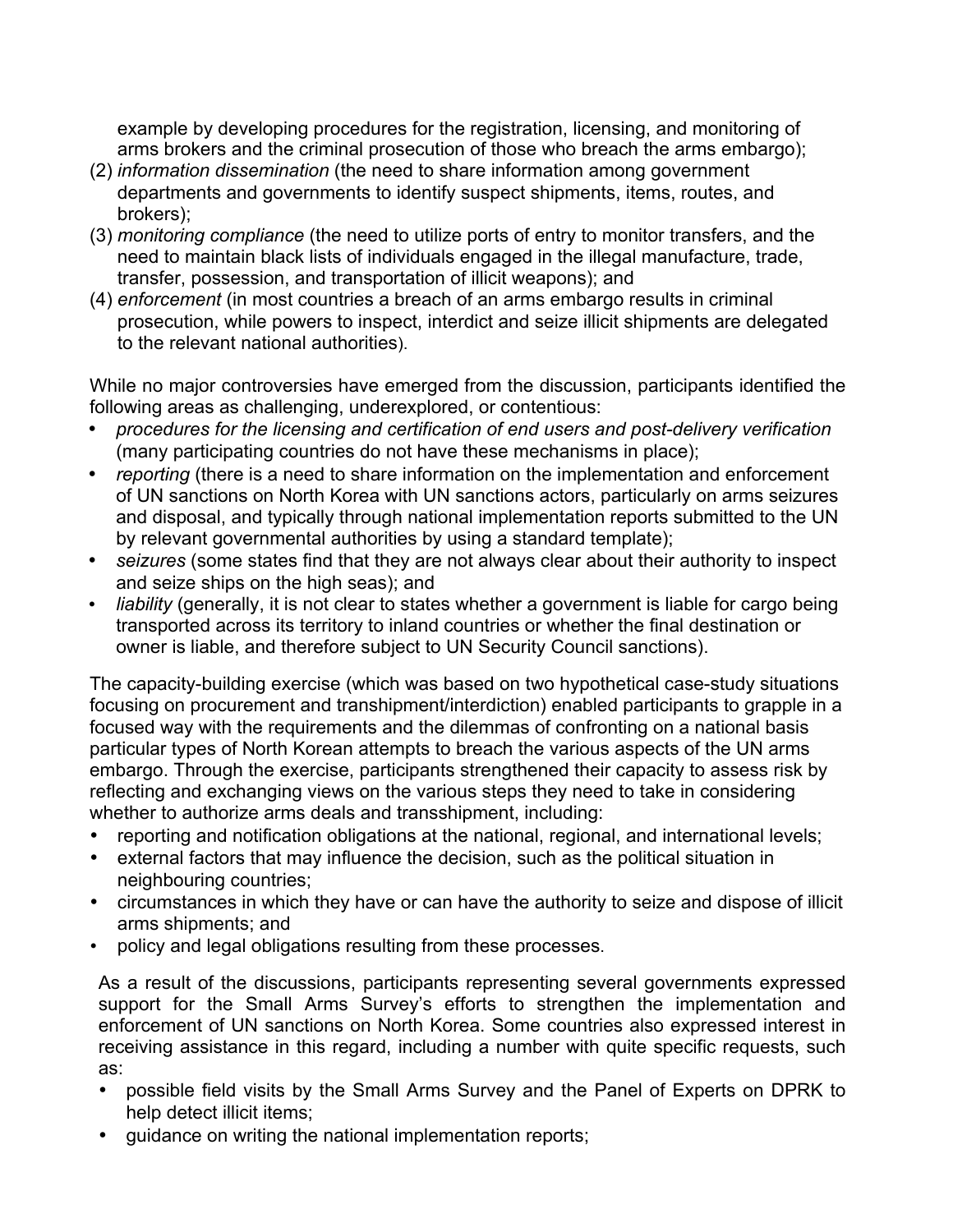- assistance with developing an effective strategy for communication with the public sector; and
- the use of new technology to monitor suspect movements of arms.

#### **Workshop facilitators**

**Sigrid Lipott**, Small Arms Survey, Geneva, Switzerland **David Atwood**, Small Arms Survey, Geneva, Switzerland **Matt Schroeder**, Small Arms Survey, Geneva, Switzerland **Guy Lamb**, Security and Violence Initiative, University of Cape Town, South Africa **Lameez Mota**, Security and Violence Initiative, University of Cape Town, South Africa

26 June 2019

The workshop on 11–13 June 2019 was made possible through the financial support of the Kingdom of the Netherlands



Kingdom of the Netherlands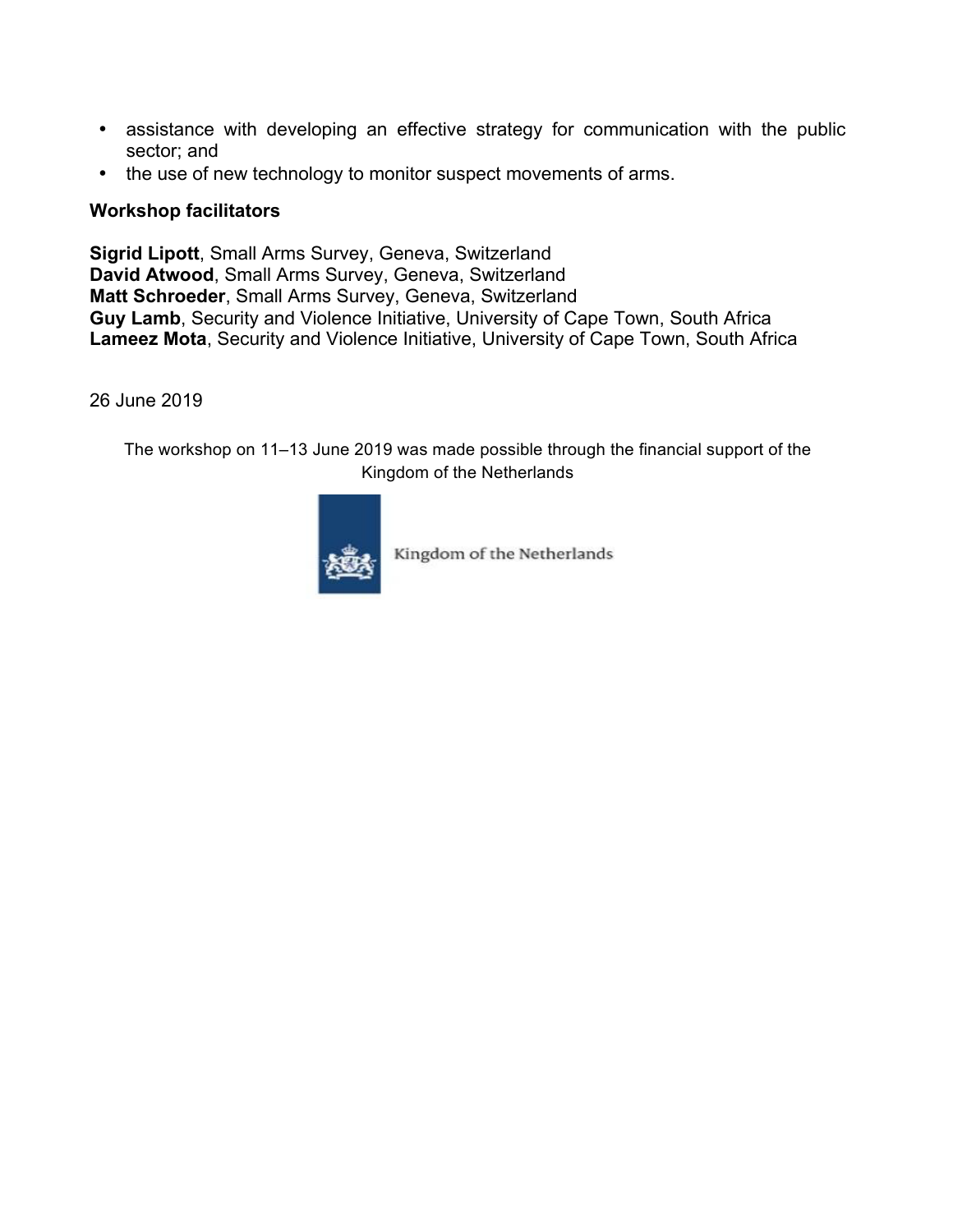



# **Strengthening National Implementation of UN Sanctions:**

#### **An information-sharing and capacity-development workshop for national experts in Africa**

**Marriott Breakwater Hotel, Cape Town, South Africa**

#### **PROGRAMME**

| Tuesday, 11 June 2019          |                                                                                                                                                        |  |
|--------------------------------|--------------------------------------------------------------------------------------------------------------------------------------------------------|--|
| <b>Time</b>                    | <b>Subject</b>                                                                                                                                         |  |
| am-pm                          | Arrival of delegates                                                                                                                                   |  |
| 19:00-20:00                    | Reception: cocktail party                                                                                                                              |  |
| Wednesday, 12 June 2019: Day 1 |                                                                                                                                                        |  |
| <b>Time</b>                    | <b>Subject</b>                                                                                                                                         |  |
| 08:30-9:00                     | Arrival and registration of participants                                                                                                               |  |
| 09:00-09:20                    | Opening<br>Welcome (Safety and Violence Initiative)<br>Outline of the SAENK project (Small Arms Survey)<br>Purpose of the workshop (Small Arms Survey) |  |
| 09:20-09:30                    | Official welcome by the government of the Republic of South<br>Africa                                                                                  |  |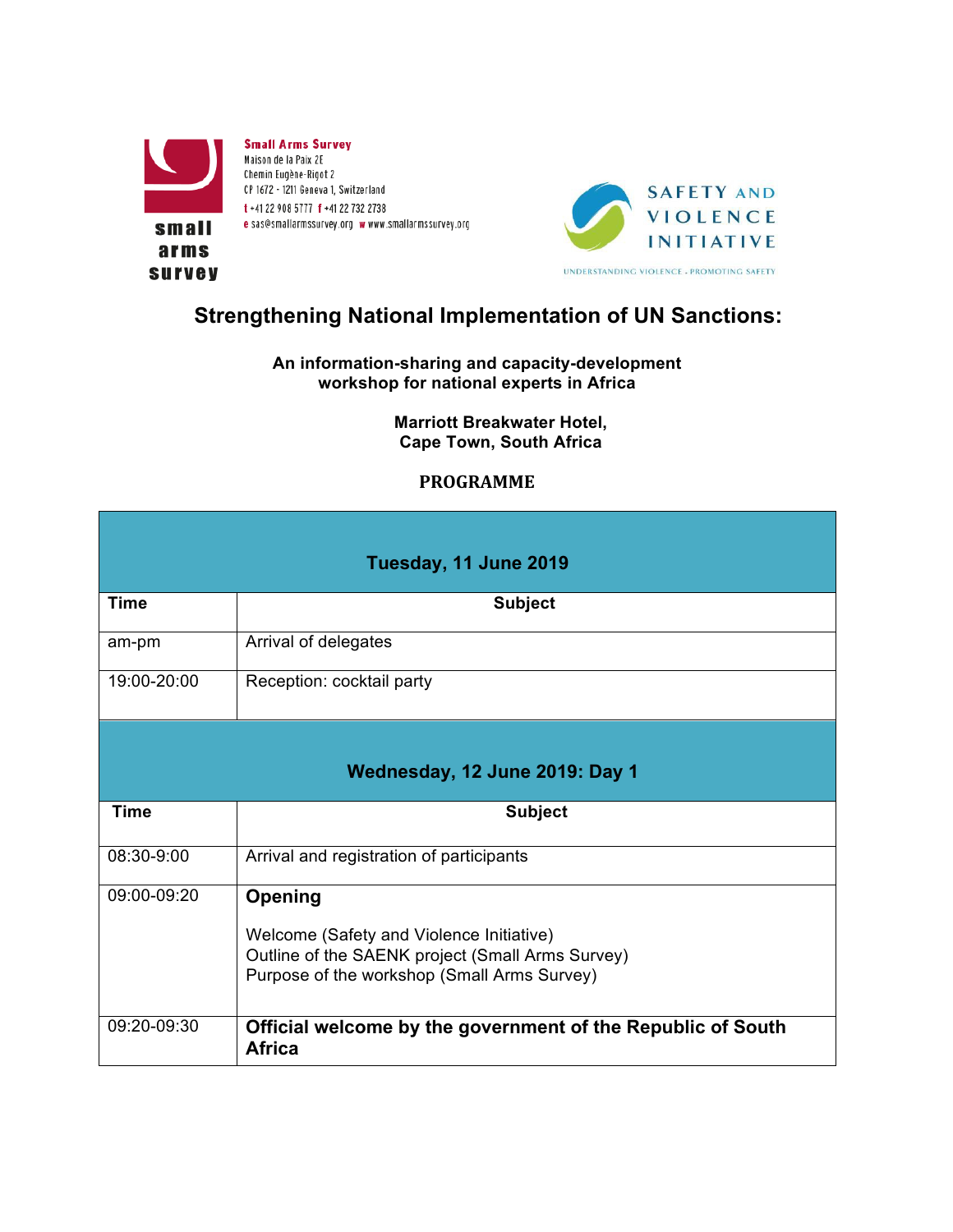| 09:30-10:00     | <b>Introductions</b>                                                                                                                |
|-----------------|-------------------------------------------------------------------------------------------------------------------------------------|
|                 | The Small Arms Survey                                                                                                               |
|                 | The Safety and Violence Initiative<br>Participants (Safety and Violence Initiative)<br>Outline of the programme (Small Arms Survey) |
| 10:00-10:30     | Session 1. UN sanctions and UN arms embargo on the DPRK:                                                                            |
|                 | what you need to know (background document to be distributed)                                                                       |
|                 | Presentation by Dr. Sigrid Lipott, Small Arms Survey<br>Questions/discussion                                                        |
| 10:30-11:00     | Coffee/tea break                                                                                                                    |
| 11:00-11:45     | Session 2. The mechanics of illicit trafficking from the DPRK<br>(part I): sources, routes, and methods                             |
|                 | Presentation by Mr. Matt Schroeder, Small Arms Survey<br>Questions/discussion                                                       |
| 11:45-12:30     | Session 3. The mechanics of illicit trafficking from the DPRK<br>(part II): smuggling techniques                                    |
|                 | Presentation by Mr. Matt Schroeder, Small Arms Survey                                                                               |
|                 | Questions/discussion                                                                                                                |
| $12:30 - 13:30$ | Lunch                                                                                                                               |
| 13:30-15:00     | Session 4. Country presentations on national experiences                                                                            |
|                 | Madagascar                                                                                                                          |
|                 | Zimbabwe                                                                                                                            |
|                 | Tanzania                                                                                                                            |
|                 | Uganda                                                                                                                              |
|                 | Moderator: Safety and Violence Initiative                                                                                           |
| 15:00-15:30     | Session 5. Case study. The example of South Africa: good                                                                            |
|                 | practices in detecting and responding to the DPRK's illicit                                                                         |
|                 | shipments                                                                                                                           |
|                 | Presentation by Mr. Esra Makhosonke Jele, Director, Directorate                                                                     |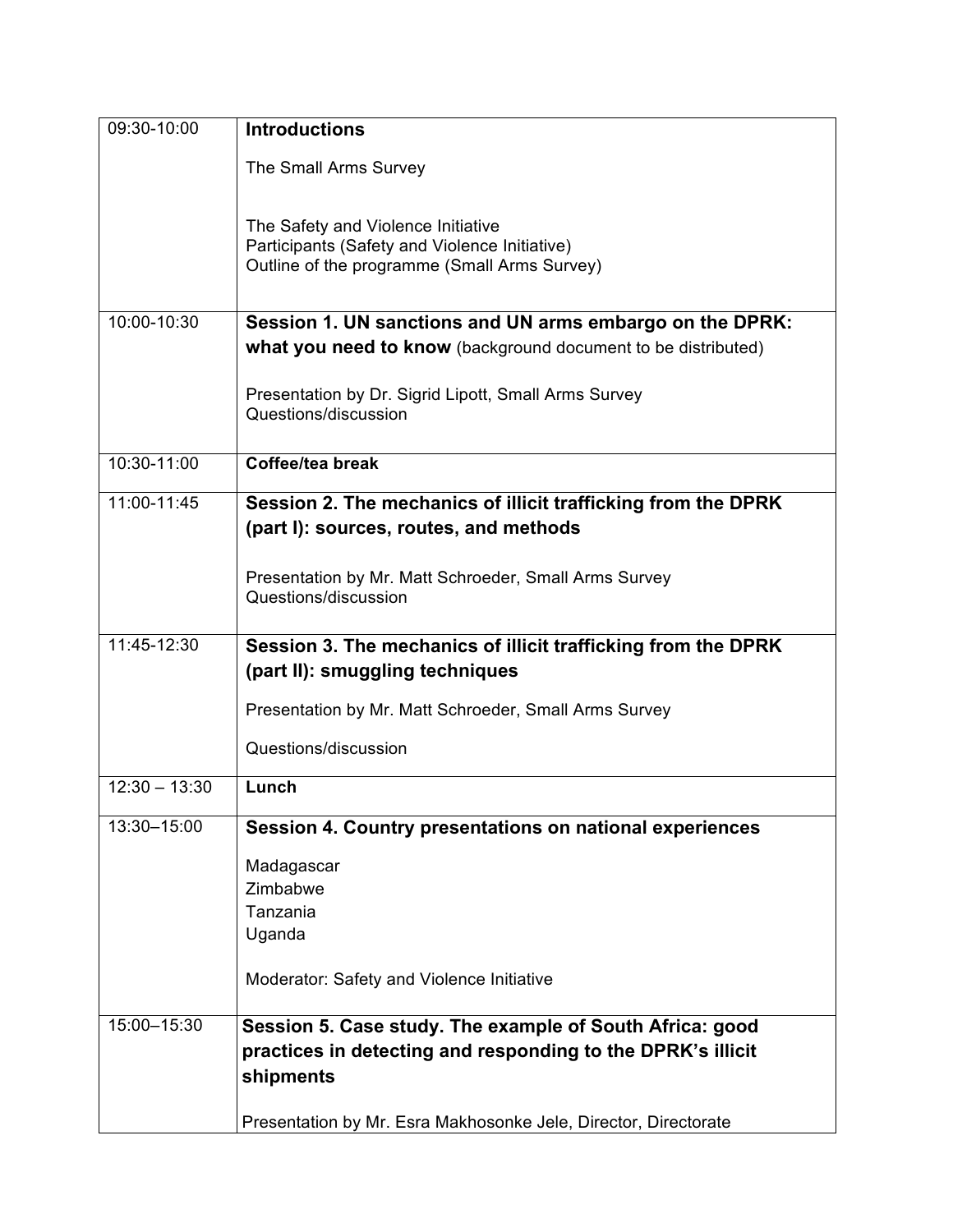|                               | Conventional Arms Control, Department of Defence, Republic of South Africa                                  |  |
|-------------------------------|-------------------------------------------------------------------------------------------------------------|--|
|                               | <b>Discussion</b>                                                                                           |  |
|                               | Moderator: Safety and Violence Initiative                                                                   |  |
| 15:30-16:00                   | Coffee/tea break                                                                                            |  |
| 16:00-17:00                   | Session 6. Implications of the sessions so far for                                                          |  |
|                               | national responses: unpacking national practices and<br>needs                                               |  |
|                               | Moderated discussion                                                                                        |  |
|                               | <b>Moderator: Small Arms Survey</b>                                                                         |  |
| 17:00-17:10                   | Group photo                                                                                                 |  |
|                               |                                                                                                             |  |
| Thursday, 13 June 2019: Day 2 |                                                                                                             |  |
| 09:00-10:00                   | Session 7. Implementing and enforcing the UN arms embargo on<br>the DPRK: strategies and counter-strategies |  |
|                               | Interactive discussion                                                                                      |  |
|                               |                                                                                                             |  |
|                               | <b>Facilitator: Small Arms Survey</b>                                                                       |  |
| 10:00-11:15                   | Session 8a. Practical capacity building exercise                                                            |  |
|                               | Facilitators: Small Arms Survey and Safety and Violence Initiative                                          |  |
| 11:15-11:45                   | Coffee/tea break                                                                                            |  |
| 11:45-12:45                   | Session 8b. Reporting on the capacity-building exercise                                                     |  |
|                               | Report-back from government delegates                                                                       |  |
|                               | <b>Discussion</b><br>Facilitators: Small Arms Survey and Safety and Violence Initiative                     |  |
|                               |                                                                                                             |  |
| 12:45-13:45                   | Lunch                                                                                                       |  |
| 13:45-14:45                   | Session 9. What do you need?                                                                                |  |
|                               | Exploring national assistance required for case study visits undertaken by                                  |  |
|                               | the Small Arms Survey to help detect illicit arms trafficking                                               |  |